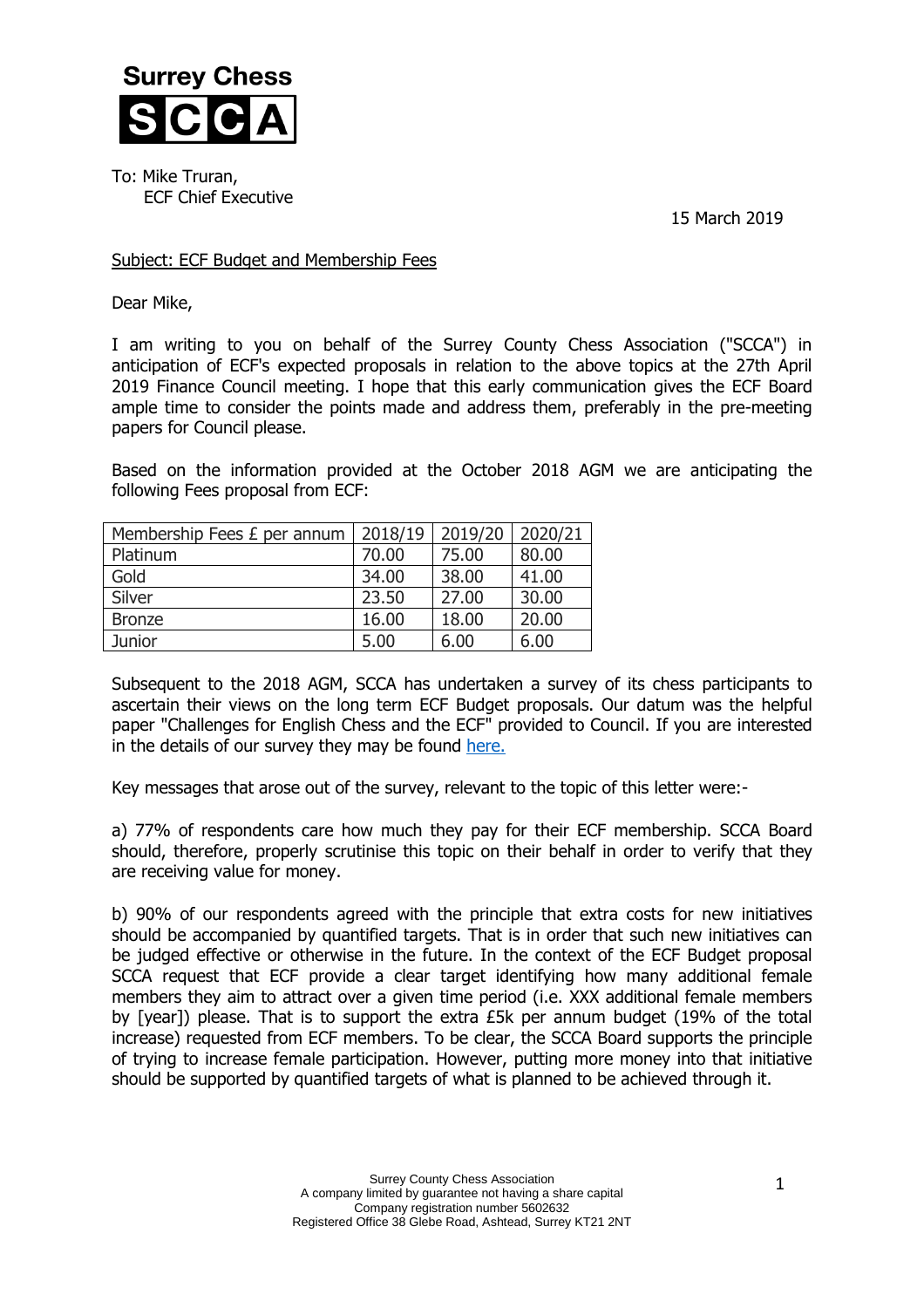

c) 86% of our respondents agreed with the principle that extra costs that rely on analysis for their justification should only be committed to once that analysis is available and reviewed. In the context of the ECF Budget proposal SCCA requests that ECF provide an executive summary of the review of Office salaries, that was noted would be available "by the year end" (i.e. end 2018), in order to support the proposed £6k per annum budget increase (23% of the total increase) requested from ECF members please.

d) In the course of receiving feedback from our survey we have been asked why the Office resources were to be increased, requiring a further £6k per annum (23% of the total increase). This arises partly in light of the implementation of the new membership system in 2018 which had been understood directionally to lower the administrative burden of that function. Aside from mention of "increasing workload to cover the Junior and International events", which does not explain why that is happening or address the new system point, we have been unable to identify the answer in the material provided to Council. We would, therefore, be grateful if you would provide a fuller explanation to this question please.

e) 63% of our respondents did not agree that the ECF membership should support English International Chess financially without limit. It follows, therefore, that our constituents wish to see a limit placed upon the International budget. The question that arises is, what should that limit be? Below is a graph of historical and proposed forecast net ECF International expenditure in £.



The average net expenditure, including projected figures for the final three seasons, from 15-16 to 20-21 is £46k per annum. That is a 100% increase in net expenditure rate relative to the seasons 06-07 to 14-15 spend of £23k per annum. RPI inflation would have given rise to an increase of about 25% to just under £30k per annum.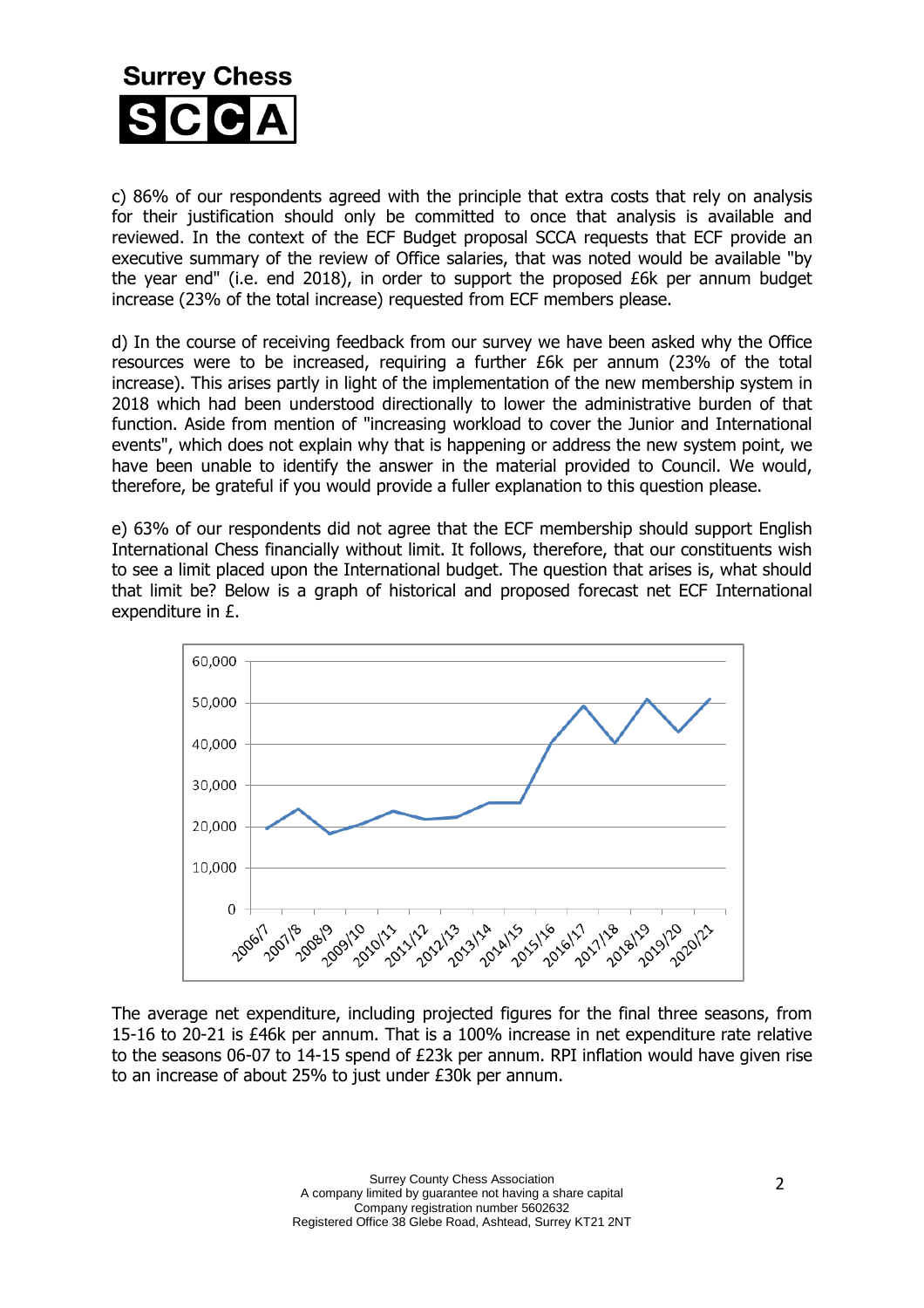

It would appear that the higher projected budgets from 2018-19 onwards are driven by the assumption of zero sponsorship or other income for International. However, since the ECF membership scheme was introduced in 2012, income for International has never been lower than  $E17k$  in any season. Hence it is not clear to us why the assumption of zero income is reasonable and, in any case, why the assumed absence of income should be made up by ordinary ECF members. The historic understanding has been that elite International chess should be at least part-funded by sponsorship and that obtaining such sponsorship was one of the functions of the Director of International Chess.

We have heard an argument that the International budget helps support elite players who act as role models and so encourages participation in chess. However where is the evidence that supports that argument? We find it very difficult to support the proposed increased International costs of £9k per annum (35% of the total increase) for ECF members absent better supporting arguments than we have heard thus far.

## Another Way for International

We recognise that the issue of justifying the International Chess budget is not straightforward and there may be an argument put forward along the lines of "it's a leap of faith". Such an argument would not be sufficient for the majority of our constituents. However we have observed, through our survey, that around 5-10% of our constituents either do not care how much they pay for ECF membership and/or are supportive of increased International Chess costs without limit. While they are much too small a minority to drive how SCCA represents its constituents as a whole they may still be a key to the solution, assuming a similar minority view prevails around the country.

Platinum membership is a form of patronage. If ECF continues to insist upon a higher International budget then, if just 2.5% of the current ECF membership were persuaded to upgrade to Platinum, that would raise at least £9k per annum. That way ECF would get the money it sought, ordinary members would not have to pay for a leap of faith, and those who believe that ECF International budget should be allowed to rise without limit and don't care what they pay can play a positive role as patrons of a cause that they believe in.

I suggest that ECF could make such an appeal for patrons upgrading to Platinum status in its excellent Newsletter. That's pretty much what charities do all of the time. They appeal to those in their ranks with the larger resources to pay more for what they believe in.

In summary, the relevant principles SCCA believe should be applied to ECF Budgeting are:

- a) Provide quantified targets for new initiatives requiring new funding
- b) Commit to budget increases relying upon analysis only once that analysis is available.

c) Strike a fair balance between ordinary members and sponsors or patrons when funding elite level chess by placing a limit on the contribution from ordinary ECF members.